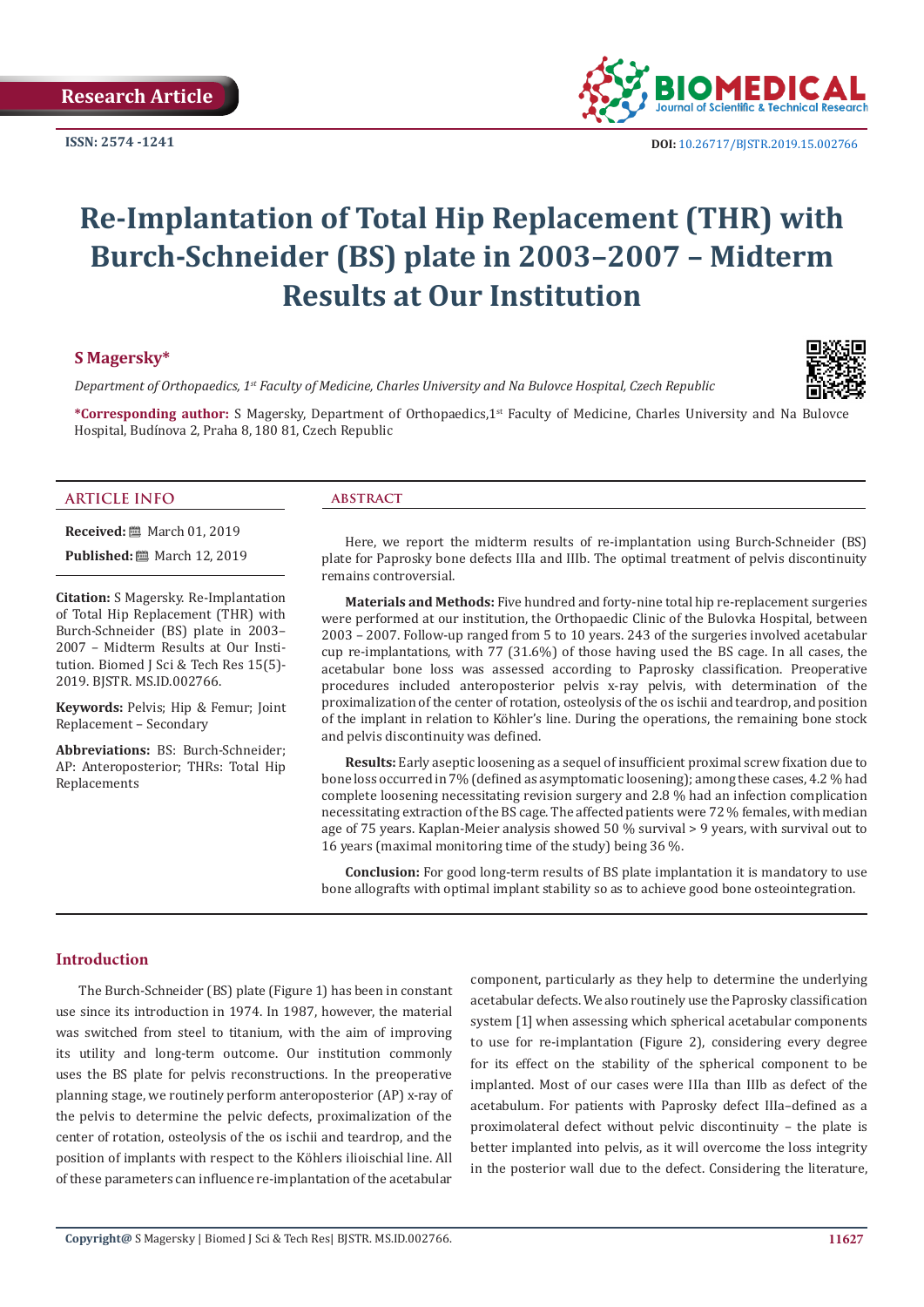Regis et al. [2] reported the protrusion and deficiency of the medial wall acetabulum and that the defect can effect more than 50% of resting bone. Scott et al. [3] also reported that excessive defects of the acetabulum, without healing potential, are indicators for use of bone grafts in the reconstruction procedure. On the other hand, Hur et al. [4] reported on a mechanical aspect, in that osteosystesis of the pelvis occurs due to pelvic discontinuity with press-fit acetabulum when the BS cage is used, even when the BS cage did not present when the B<sub>3</sub> cage is used, even when the B<sub>3</sub> cage the not present<br>any superficial results (i.e. functional outcomes).





**Figure 2:** Paprosky classification of acetabular defects.

Finally, Peters et al. [5] had earlier noted poor long-term results for the BS plate in resolving pelvic discontinuity. The stability of the BS plate can be assessed by x-ray, and the imaging findings can help to predict its duration over the long-term. To this end, Gill et al. [6] showed plate instability as being indicated on x-ray by fracture of the proximal screws in the plate, together with proximal-migration of more than 5 mm, and with progression of radiolucent lines. Moreover, Van den Linde and Tonino [7] showed that fracture of the proximal screws without subsequent migration of the plate or change of inclination on x-ray does not equate to plate loosening. Our x-ray analyses agreed with these reported parameters (Figure 3). In addition, Gross et al. [8] showed that resorption of the bone grafts implanted into the pelvis upon re-implantation served as a marker of plate stability, as evidenced by x-ray imaging. This study was designed to Gross et al. [8].



Figure 3: Representative case of fracture located proximally in the BS plate but without loosening. The three x-ray images were taken over a 6-year period, as indicated. The fractured screws are indicated by yellow arrows.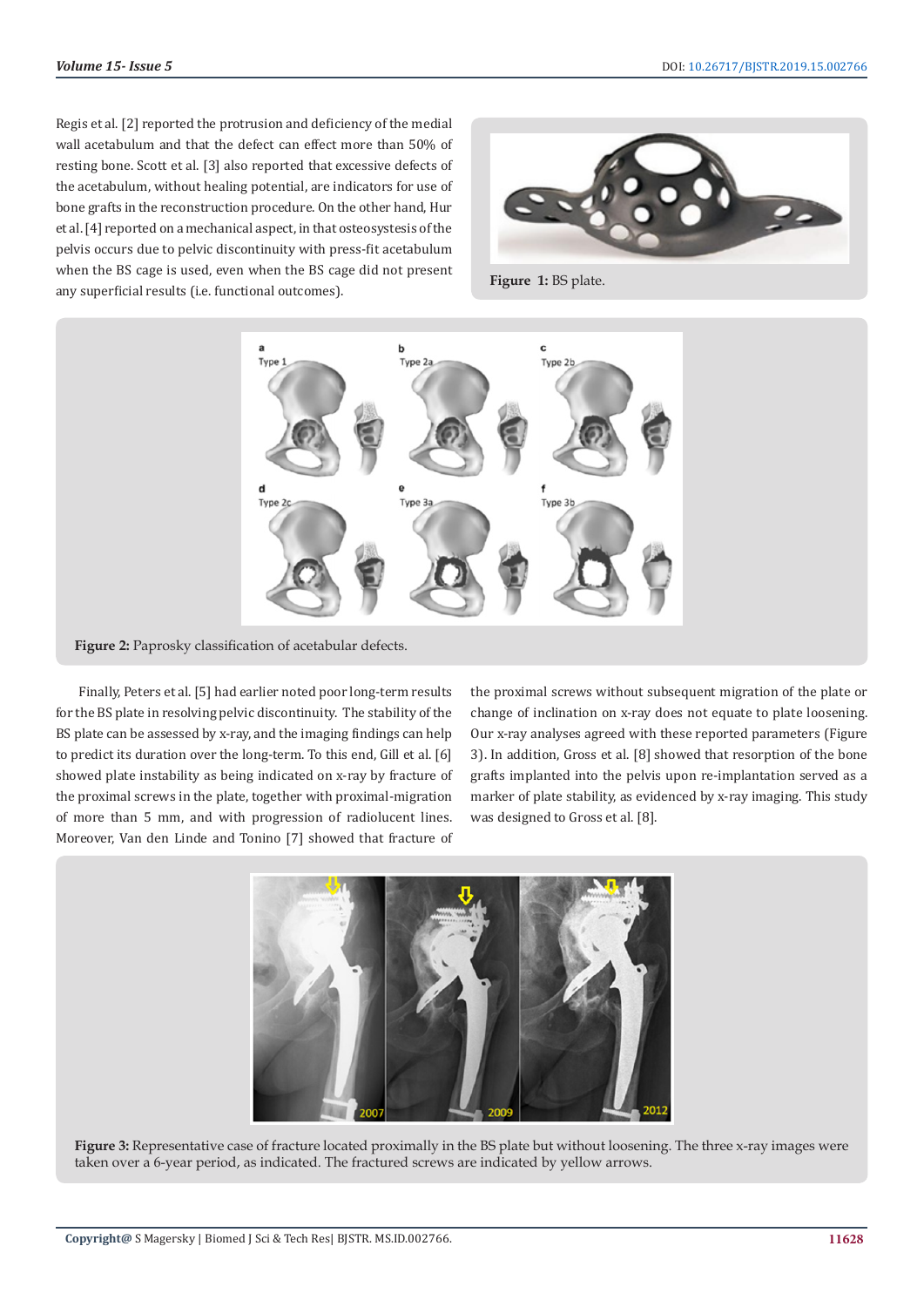#### **Materials and Methods**

The operative techniques for implantation of a BS plate are designed according to the presence of pelvic disjunction, i.e. Paprosky IIIa or IIIb classifications. In the case of pelvic disjunction, there can be screw fixation in the distal part of the pelvic plate and into the osischii. Although this bridging plate technique is described throughout the literature, we use it seldomly, and only in patients with low load demand lifestyle because of the potential to loosen earlier when impaction of the osteointegration into the pelvis is inadequate. The trabecular-titan system is an alternative technique but is associated with substantially greater monetary cost. A third technique involves the impaction to os ischii, analogous to revision of the spherical acetabula. What we advocate is impaction into the os ischii and a 3-point fixation of the montage. In all cases, it is necessary to use bone grafts, particularly around the plate area and to fill in any bony defects; in this manner, excessive stability is achieved for the plate implant inside pelvis.

## **Results**

In our institution, 549 hips were re-implanted in the 4-year period from 2003 to 2007, with 243 of those re-implantations involving an acetabular component. BS plate was used in 78 (28.8%) of those latter cases, with only 8 of the patients being lost to follow-up. Also, in our institution, since 2000, we have preferred to perform non-cemented total hip replacements (THRs) in younger patients (under 70 years-old), and we have noted the need to perform re-implantation for subsequent defects, which tend to be larger, and especially so with the acetabular component (Figure 4). All patients with BS plate re-implantation were assessed by x-ray of the pelvis to identify cases of asymptomatic loosening; only 5 cases (7%) were found. In follow-up, the patients were re-operated (two times in total for 4.2% of the cases to address complete loosening or for an infectious complication in 2 cases (2.8%), with one needing full extraction of the BS plate. (Figure 5) provides an excellent representation of a case of the BS plate loosening itself.



**Figure 4:** Increasing trend towards THR and re-THR over the past decade at our institution



**Figure 5:** Representative case of mechanical loosening of the BS plate. The proximal screws were fixed into defective bone, and a final revision was made by implantation of a hemispheric acetabular modulus. The final panel shows the results of the re-reimplantation (occurred and imaged in 2012).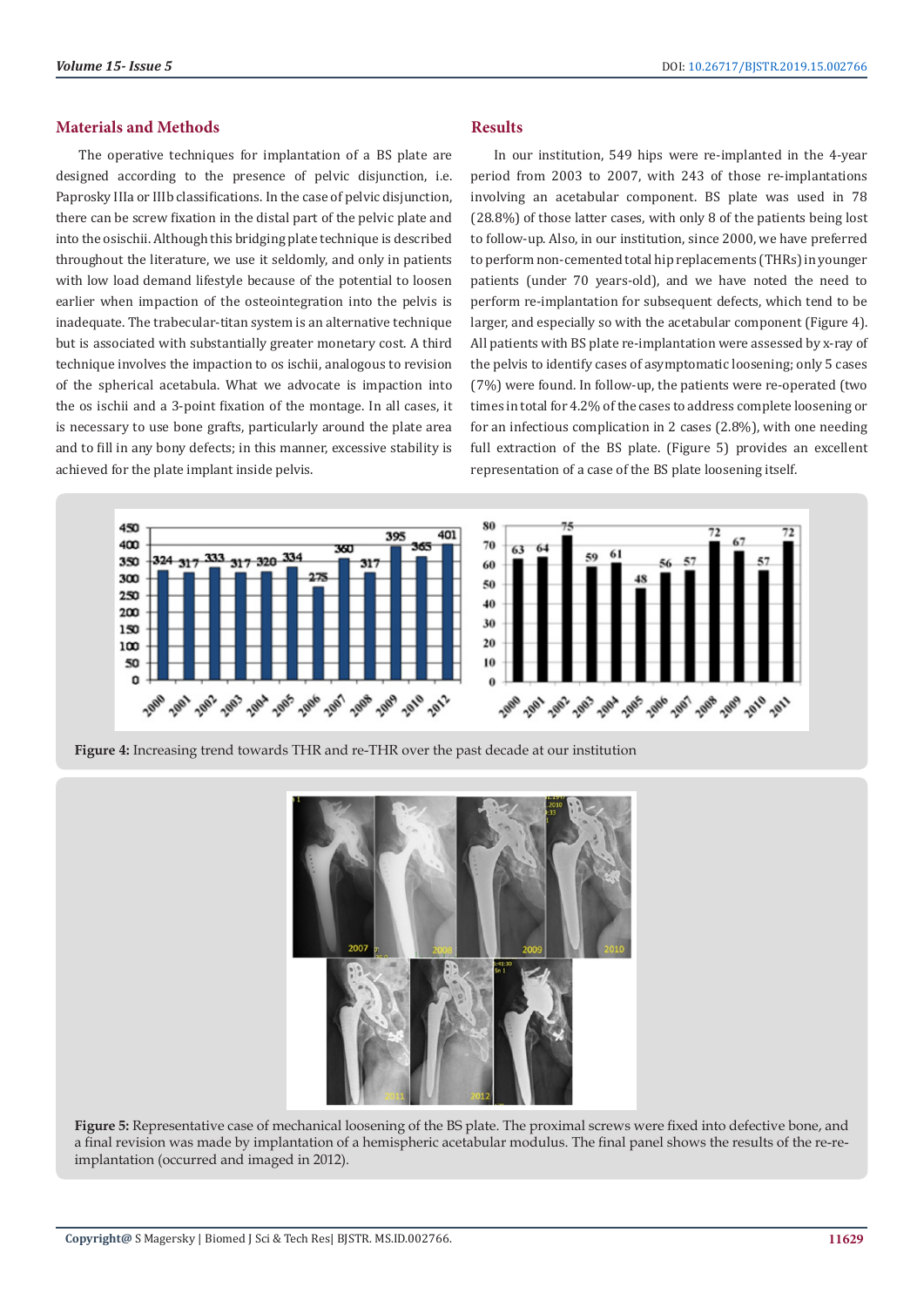The migration occurred proximally, with breakage of the proximal screws and migration of the plate (from 2009). Then, a mixture of the screws is seen in the bottom of the joint space (2010) and luxation (2012). In the same year (2012), we re-admitted the patient for re-reimplantation and implanted a hemispheric modulus with excenter and larger revision stem. In Figure 6, a case of mechanical loosening of the BS plate is presented. This event does not, generally, lead to positional plate loosening. Instead, the plate protrudes into the pelvis slightly, though it is still capable of full-weight bearing.



**Figure 6:** Representative case of mechanical loosening of the BS plate involving the proximal region. No BS plate failure occurred in such a case. Yellow arrows denote the stability of the implant at 4-year post-implantation.

#### **Bone Cement**

The use of bone cement is not supported in the literature. It is typically associated with early failure of the implant and no osteointegration. Our case series included several experiences of aseptic loosening. For this analysis we focused on early loosening events, which occurred as a result of insufficient fixation by screws due to bone defects or osteoporosis. The use of bone cement as a filament of bone defects, instead of bone allografts, did not produce very good results, even by firm osteosynthesis. Moreover, this

technique left patients with functional ability that could only handle low load demand (Figure 7). In addition, in cases with successful allograft and achievement of good primary stability of the plate, no failure occurred when there was fracture of the plate. Primary mechanical stability of the BS plate is essential for integration of the bone allografts into defects. For pelvic disjunction, use of the BS plate as a bridging plate remains controversial because of the overall lack of patients in our series and of long-term results for those who did receive it (Figure 8).



Figure 7: Representative case of implantation of the BS plate with cement filament instead of bone allograft leading to failure within 3 years.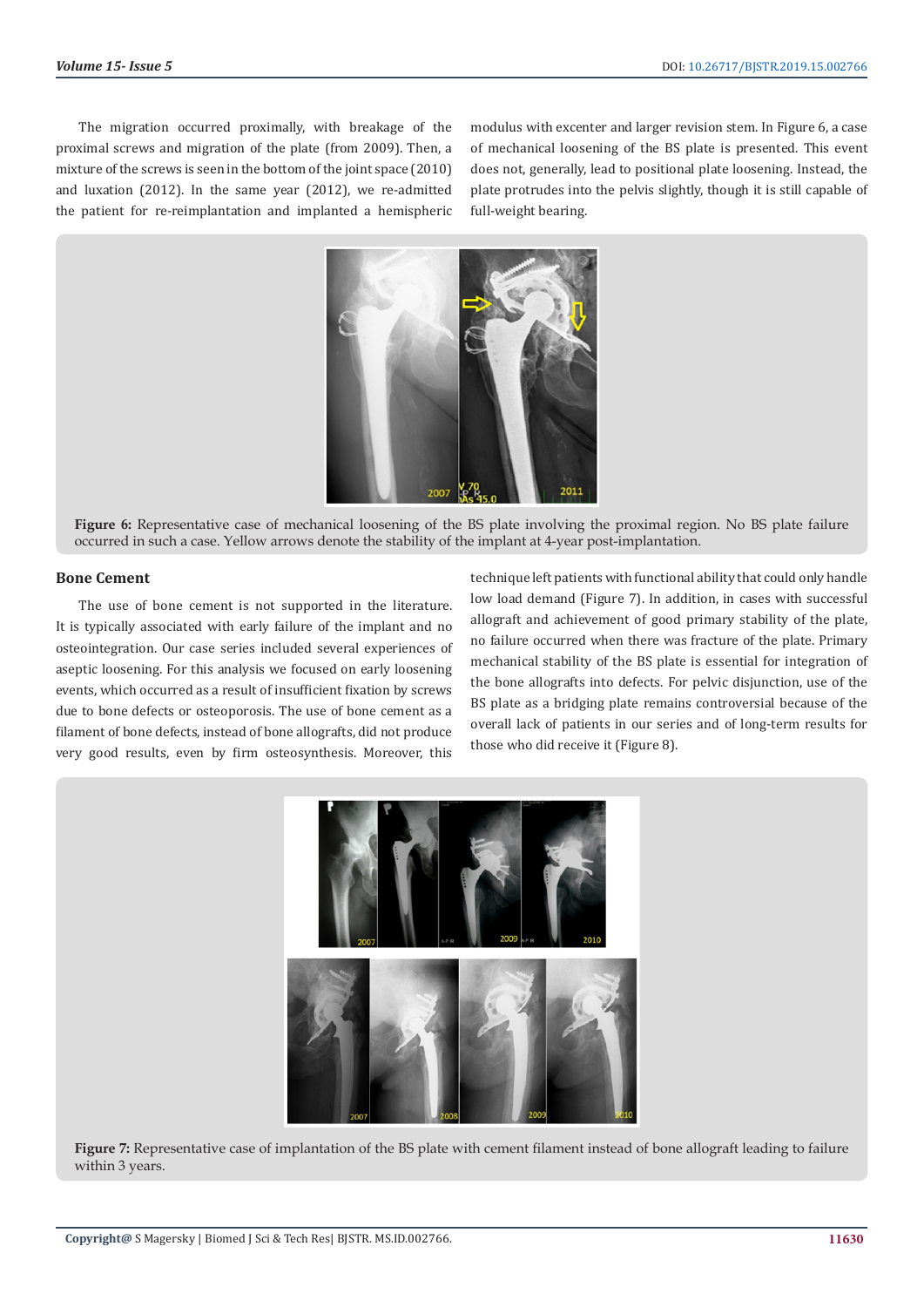

Figure 8: Representative case of pelvic discontinuity with use of BS plate as a bridging plate. The fixation involved the os ischii and good osteointegration is shown (arrows).

We had performed operations only from the lateral pelvic approach, and revision with pelvic approach was not necessary; this approach is even recommended for revision of pelvic vessels [9,10]. We performed preoperative angiography in cases with suspected vessel damage and subsequent likelihood of difficulty in operation; as such, this procedure was not performed routinely. We preferred to perform a preoperative computed tomography scan

with filtration of the steel scatter. This technique helped us to assess the key feature of good, long-lasting duration, that being good integration of allografts, deep into the acetabulum. Good position and firm osteointegration of the plate are also essential, as they will promote creation of the bony layer inside the pelvis (Figure 9). Additional results are presented in Figures 9-14 and Tables 1-3.



**Figure 9:** Representative case of good positioning of the BS plate and regular resorption of bony allografts. The key features are highlighted by arrows.



**Figure 10:** Representative case of failure of the BS plate. A, C: X-ray images. B, D: Computed tomography scan showing migration of the distal part of the plate into the pelvis (arrows).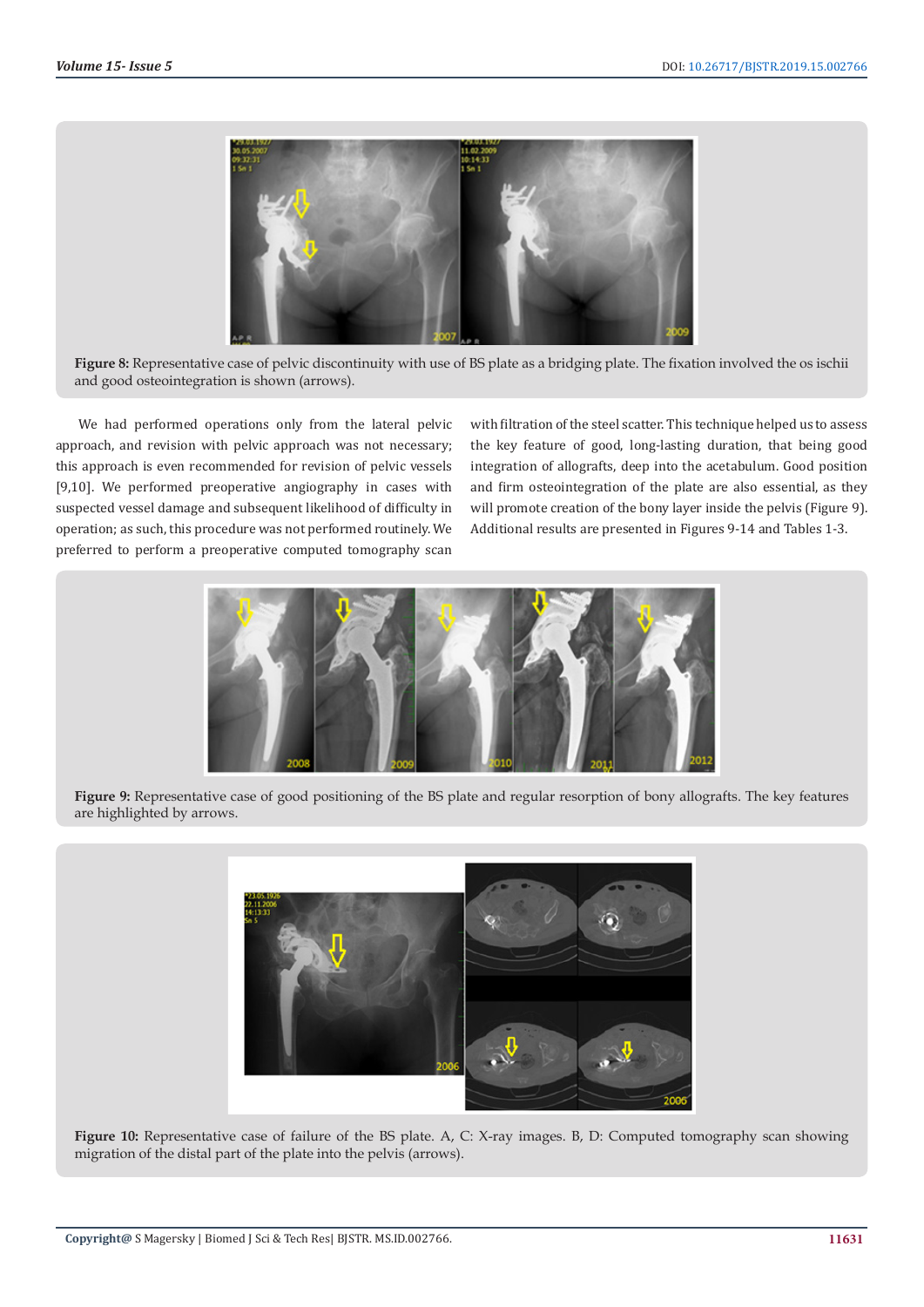

Figure 11: Representative case of a patient with double implantation, who experienced failure of a threaded cup (arrows) in right THR (A) and replacement of the BS plate (B). In panel A, protrusion of the acetabulum into the pelvis (threaded cup) is shown, which led to the replacement by the BS plate (shown in B).



Figure 12: Representative case of failure of the BS plate. Protrusion into the pelvis with failure of the pelvic vessels is shown. The BS plate was in the subluxation position (yellow arrows).



**Figure 13:** Kaplan-Meier survival analysis for the BS plate. After 9 years, the plate remained functional and in-place (i.e. survived) in half of the cases. Among those cases, 36% maintained surviving BS plate at 16 years (the maximum time of followup in our study). Y-axis, days; X-axis, cumulative Kaplan Meier curve. Blue circles, patients who completed follow-up; Red crosses, 'censored' patients (patients who died in follow-up).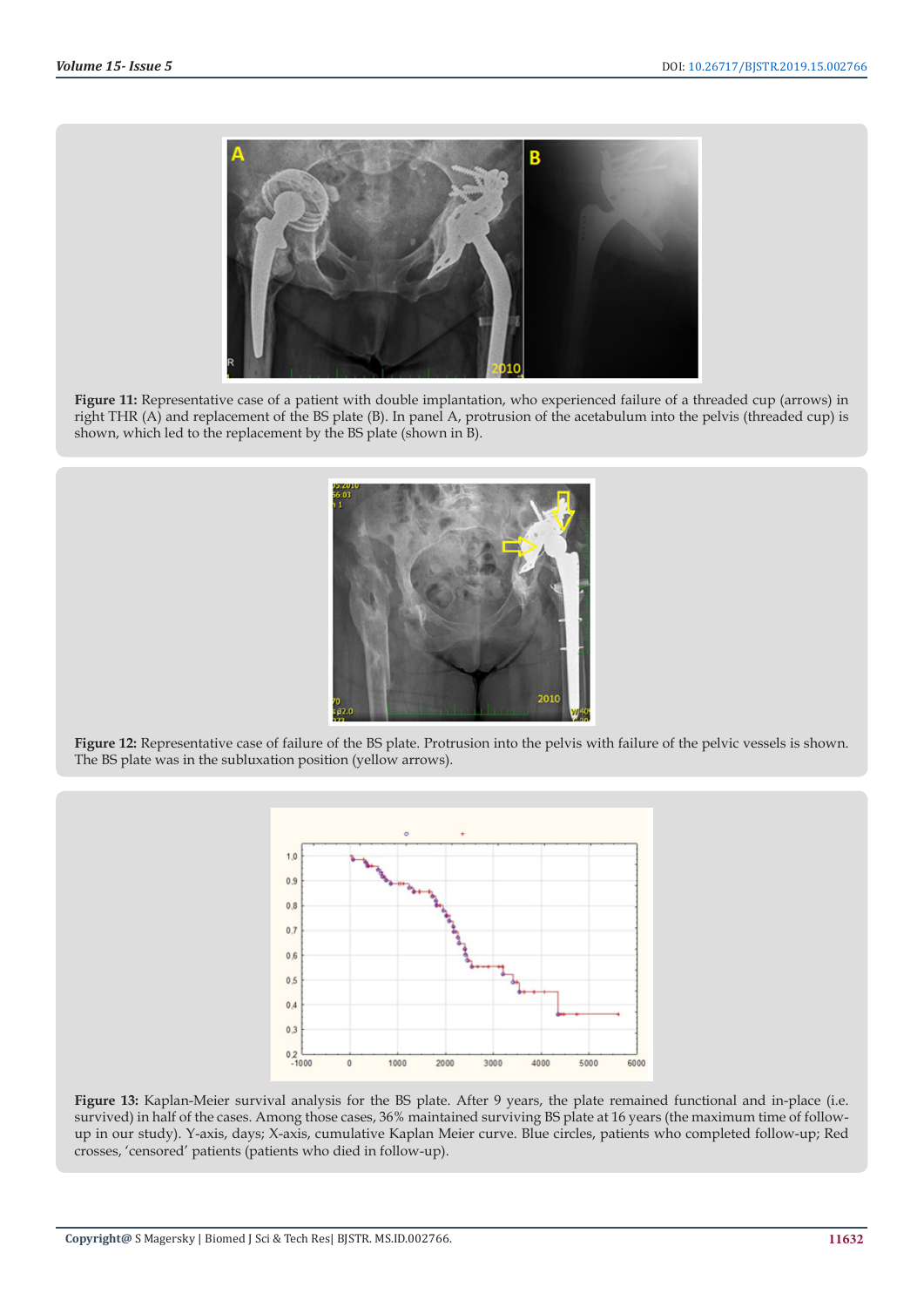

**Figure 14:** Cumulative survival of all implants. Similar survival rates were found for implants after re-implantation and implants without re-implantation. The rate for BS plate had a steeper downward slope, indicating its worse survival rate. Y-axis, days; X-axis, cumulative Kaplan-Meier curve. Blue circles, patients who completed follow-up; Red crosses, 'censored' patients (patients who died in follow-up). Blue solid line, BS plates; Red dashed line, re-implantation total; Green dotted line, THR without re-implantation.

**Table 1:** Death chart for patients with the BS plate. The maximum average of death after 6 years is shown, and it does not have to correlate with the re-implantation.

| Beginning of the interval, in days | Patients at-risk, n | Excluded patients, n | Deaths, n        |
|------------------------------------|---------------------|----------------------|------------------|
| $\mathbf{0}$                       | 75                  | $\overline{2}$       | $\overline{c}$   |
| 365                                | $71\,$              | $\overline{4}$       | $\overline{4}$   |
| 730                                | 63                  | $\mathbf{2}$         | $\overline{2}$   |
| 1095                               | 59                  | $\overline{7}$       | $\overline{2}$   |
| 1460                               | $50\,$              | 6                    | 3                |
| 1825                               | 41                  | $\overline{4}$       | 5                |
| 2190                               | 32                  | 3                    | 6                |
| 2555                               | 23                  | 3                    | $\mathbf{0}$     |
| 2920                               | 20                  | 3                    | 1                |
| 3285                               | $16\,$              | $\overline{4}$       | $\overline{c}$   |
| 3650                               | $10\,$              | $\overline{4}$       | $\mathbf{0}$     |
| 4015                               | 6                   | $\mathbf{1}$         | 1                |
| 4380                               | $\overline{4}$      | 3                    | $\boldsymbol{0}$ |
| 4745                               | $\mathbf{1}$        | $\boldsymbol{0}$     | $\boldsymbol{0}$ |
| 5110                               | $\mathbf{1}$        | $\boldsymbol{0}$     | $\mathbf{0}$     |
| 5475                               | $\mathbf{1}$        | $\mathbf{1}$         | $\mathbf{0}$     |

**Table 2:** Quantile supplementation for more precise interpretation of survival rates in days.

| Group                            | 75% of patients surviving, in days | 50% of patients surviving, in days | 25% of patients surviving, in days |
|----------------------------------|------------------------------------|------------------------------------|------------------------------------|
| BS plate                         | 2039                               | 3347                               |                                    |
| overall re-implantation          | 2874                               | 4141                               | 5091                               |
| all hips without re-implantation | 2627                               | 4204                               |                                    |

**Table 3:** Quantile supplementation of the data, to provide more precise interpretation of survival rates in years. Regarding to the reliability of the curve in its right side – which lowers, the results are in median (50%).

| Group                            | 75% of patients surviving, in days | 50% of patients surviving, in days | 25% of patients surviving, in days |
|----------------------------------|------------------------------------|------------------------------------|------------------------------------|
| BS plate                         |                                    |                                    |                                    |
| overall re-implantation          | 7.9                                |                                    | 13.9                               |
| all hips without re-implantation |                                    |                                    |                                    |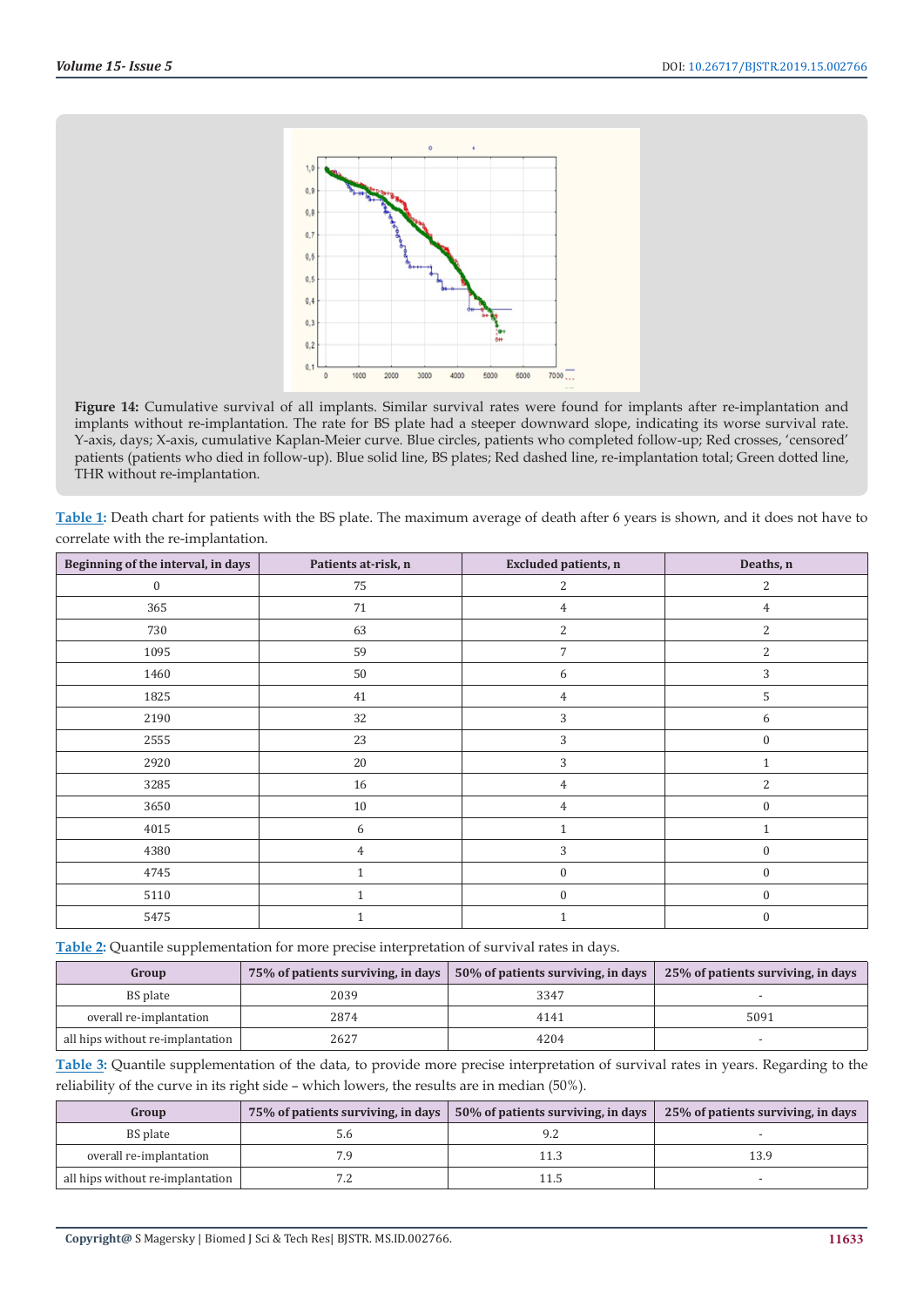#### **Conclusion**

The algorithms of a decision to implant the BS plate are mainly derived from the preoperative x-ray findings, on a patient-bypatient basis. It is important to determine whether there is a pelvic discontinuity. If we are to consider the pelvis as united, then it is important to consider perioperative findings of any acetabular deficit. Proximalization of the THR within 3 cm over the upper obturator line signifies that discontinuity is less probable. The perioperative step that proceeds this finding will then consist of a decision as to what is sufficient contact for the rest of affected bone with the implant. Finally, the Paprosky defect can be defined [11,12]. In patients with Paprosky defect IIIa, a trabecular titanium system may be used, which unfortunately is not suitable for use in individuals with low physical demand because of its cost. When we consider that stability is related to contact with the bone, then a Paprosky defect IIIb type becomes an important consideration.

The perioperative step will involve determining whether there is acute pelvic dissociation with sufficient bone for healing, or if there might be a chronic disjunction with insufficient bone to support good healing. Paprosky defect IIIa can be defined by a proximolateral migration of more than 3 cm over the obturator line, osteolysis of the os oschii (to 15 mm under the obturator line), destruction (even partially) of the teardrop, position of the component laterally from the Köhlers line, intact ilioischial and iliopubic lines, and lack of pelvic disjunction. Paprosky defect IIIb, on the other hand, can be defined by less than 40% contact between the bone and implant. Circumference bone defect involves more than half the circular portion of the acetabulum (between 9-5 hours), lysis of the os ischii of more than 15 mm under the upper obturator line, complete destruction of the teardrop, medial migration from the Köhlers line, and proximomedial migration of more than 3 cm from the obturator line.

Despite the low survival rate of the BS plate among our case series, we consider it to be of benefit for many patients, at lower costs than other implants. Our Kaplan-Meier survival analysis of the BS plate showed that after 9 years over half of the BS plates remained functional and in-place, with 36% of those remaining as such out to the maximum time of follow-up (16 years). The patient death analysis showed that the maximum deaths occurred up to the 6th postoperative year, and these cases were not related to the implantation. Unfortunately, we do not have detailed records on the precise non-implantation death causes. The collective results from our case series are not very supportive of the use of BS plate, but we retain our belief in the potential of it as a solution for patients who do not have any other option for walking. To improve the potential for achieving longer survival of the implant it is necessary to use bone allografts and to ensure good primary stability of the plate. Our recommendation is to use, at minimal, 5-6 screws (observational data) firmly fixed into the proximal part of the plate. Our overall recommendation is to impact the lower part of the plate into the os ischii and to ensure the center of rotation.

#### **References**

- 1. [Paprosky WG, Perona PG, Lawrence JM \(1994\) Acetabular defect](https://www.ncbi.nlm.nih.gov/pubmed/8163974) [classification and surgical reconstruction in revision arthroplasty: a](https://www.ncbi.nlm.nih.gov/pubmed/8163974) [6-year follow-up evaluation. J Arthroplasty 9\(1\): 33-44.](https://www.ncbi.nlm.nih.gov/pubmed/8163974)
- 2. [Dario Regis, Bruno Magnan, Andrea Sandri, Pietro Bartollozi \(2008\)](https://www.arthroplastyjournal.org/article/S0883-5403(07)00438-X/fulltext) [Long-Term Results of Anti-Protrusio Cage and Massive Allografts for](https://www.arthroplastyjournal.org/article/S0883-5403(07)00438-X/fulltext) [the Management of Periprosthetic Acetabular Bone Loss. The Journal of](https://www.arthroplastyjournal.org/article/S0883-5403(07)00438-X/fulltext) [Arthroplasty 23\(6\): 826-832.](https://www.arthroplastyjournal.org/article/S0883-5403(07)00438-X/fulltext)
- 3. [Scott M Sporer, Michael O Rourke, Wayne G Paprosky \(2005\) The](https://www.ncbi.nlm.nih.gov/pubmed/15991138) [Treatment of Pelvic Discontinuity During Acetabular Revision. The](https://www.ncbi.nlm.nih.gov/pubmed/15991138) [Journal of Arthroplasty 20\(4\): 79-84.](https://www.ncbi.nlm.nih.gov/pubmed/15991138)
- 4. Hur J, Coburn JC, Mott Bliss J (2005) Biomechanical comparison of acetabular construct in pelvis discontinuity. Presented at the Anual Meeting of the American Academy of Orthopaedic Surgerons, USA.
- 5. Peters CL, Curtain M, Samuelson KM (1995) Acetabular revision with the Burch-Schneider antiprotrusio cage and cancellous allograft bone. J Arthroplasty 10: 307.
- 6. [Gill TJ, Sledge JB, Müller ME \(2000\) The management of severe bone](https://www.ncbi.nlm.nih.gov/pubmed/10654455) [loss using structural allograft and acetabular reinforcement devices. J](https://www.ncbi.nlm.nih.gov/pubmed/10654455) [Artroplasty 15\(1\): 1-7.](https://www.ncbi.nlm.nih.gov/pubmed/10654455)
- 7. [Van der Linde, Tonino A \(2001\) Acetabular revision with impacted](https://www.ncbi.nlm.nih.gov/pubmed/11480594) [grafting and a reinforcement ring. 42 patients followed for a mean of 10](https://www.ncbi.nlm.nih.gov/pubmed/11480594) [years. Acta Orthop Scand 72\(3\): 221-227.](https://www.ncbi.nlm.nih.gov/pubmed/11480594)
- 8. [Gross AE \(1999\) Revision arthroplasty of the acetabulum with](https://www.ncbi.nlm.nih.gov/pubmed/10611875) [restoration of bone stock. Clin Orthop 369: 198-207.](https://www.ncbi.nlm.nih.gov/pubmed/10611875)
- 9. [Jonathan N Sembrano, Edward Y Cheng \(2008\) Acetabular Cage Survival](https://www.ncbi.nlm.nih.gov/pmc/articles/PMC2505268/) [and Analysis of Factors Related to Failure. Clin Orthop Relat Res 466\(7\):](https://www.ncbi.nlm.nih.gov/pmc/articles/PMC2505268/) [1657-1665.](https://www.ncbi.nlm.nih.gov/pmc/articles/PMC2505268/)
- 10. [Dario Regis, Andrea Sandri, Ingrid Bonetti, Oscar Bortolami, Pietro](https://www.ncbi.nlm.nih.gov/pubmed/22397857) [Bartolozzi \(2012\) A Minimum of 10-year Follow-Up of the Burch-](https://www.ncbi.nlm.nih.gov/pubmed/22397857)[Schneider Cage and Bulk Allografts for the Revision of Pelvic](https://www.ncbi.nlm.nih.gov/pubmed/22397857) [Discontinuity. The Journal of Arthroplasty, 27\(6\): 1057-1063.](https://www.ncbi.nlm.nih.gov/pubmed/22397857)
- 11. [James B Stiehl, Rajit Saluja, Therese Diener \(2000\) Reconstruction of](https://www.ncbi.nlm.nih.gov/pubmed/11061444) [Major Column Defects and Pelvic Discontinuity in Revision Total Hip](https://www.ncbi.nlm.nih.gov/pubmed/11061444) [Arthroplasty. The Journal of Arthroplasty 15\(7\): 849-857.](https://www.ncbi.nlm.nih.gov/pubmed/11061444)
- 12. [Panagiotis P Symeonides, George E Pestatodes, John D Pournaras,](https://www.ncbi.nlm.nih.gov/pubmed/18534474) [George A Kapenatos, Anastatsios G Christodoulou, et al. \(2009\) The](https://www.ncbi.nlm.nih.gov/pubmed/18534474) [Effectiveness of the Burch-Schneider Antiprotrusio Cage for Acetabular](https://www.ncbi.nlm.nih.gov/pubmed/18534474) [Bone Deficiency. The Journal of Arthrophlasty 24\(2\): 168-174.](https://www.ncbi.nlm.nih.gov/pubmed/18534474)